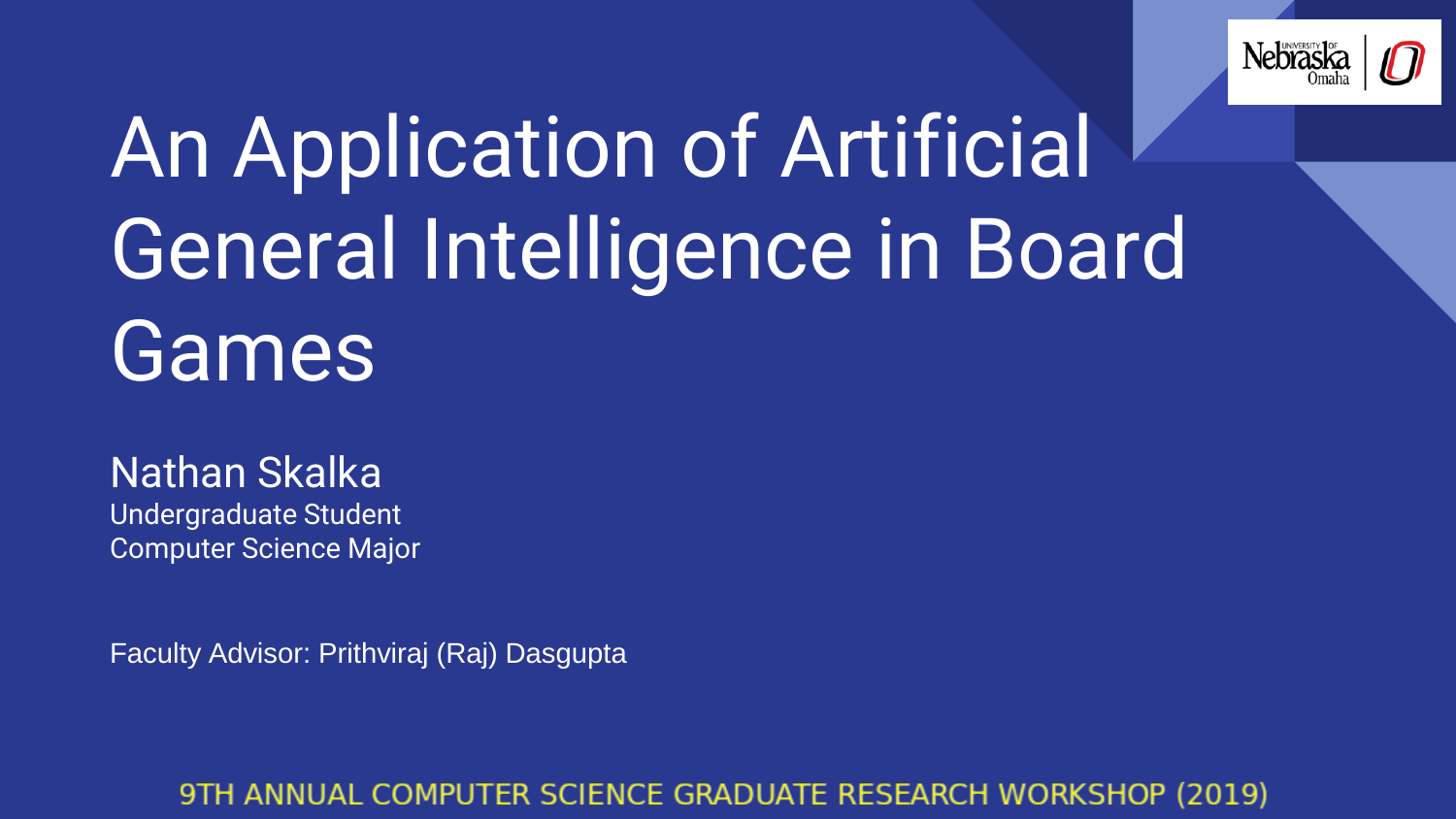

#### Go

- 19x19 Board Game (13x13 and 9x9 variants exist)
- Place pieces (black or white) on empty intersects of the board grid until filled
- Surrounding opponent's pieces captures the pieces within the territory
- Final game score for each player is calculated based on the total of empty spaces within a player's territory plus the number of pieces that player has captured







Image: Gringer. (19 February 2009). *Blank Go Board* [Digital]. Retrieved from https://commons.wikimedia.org/wiki/File:Blank\_Go\_board.svg. 2

Nathan Skalka - Application of Artificial Intelligence in Go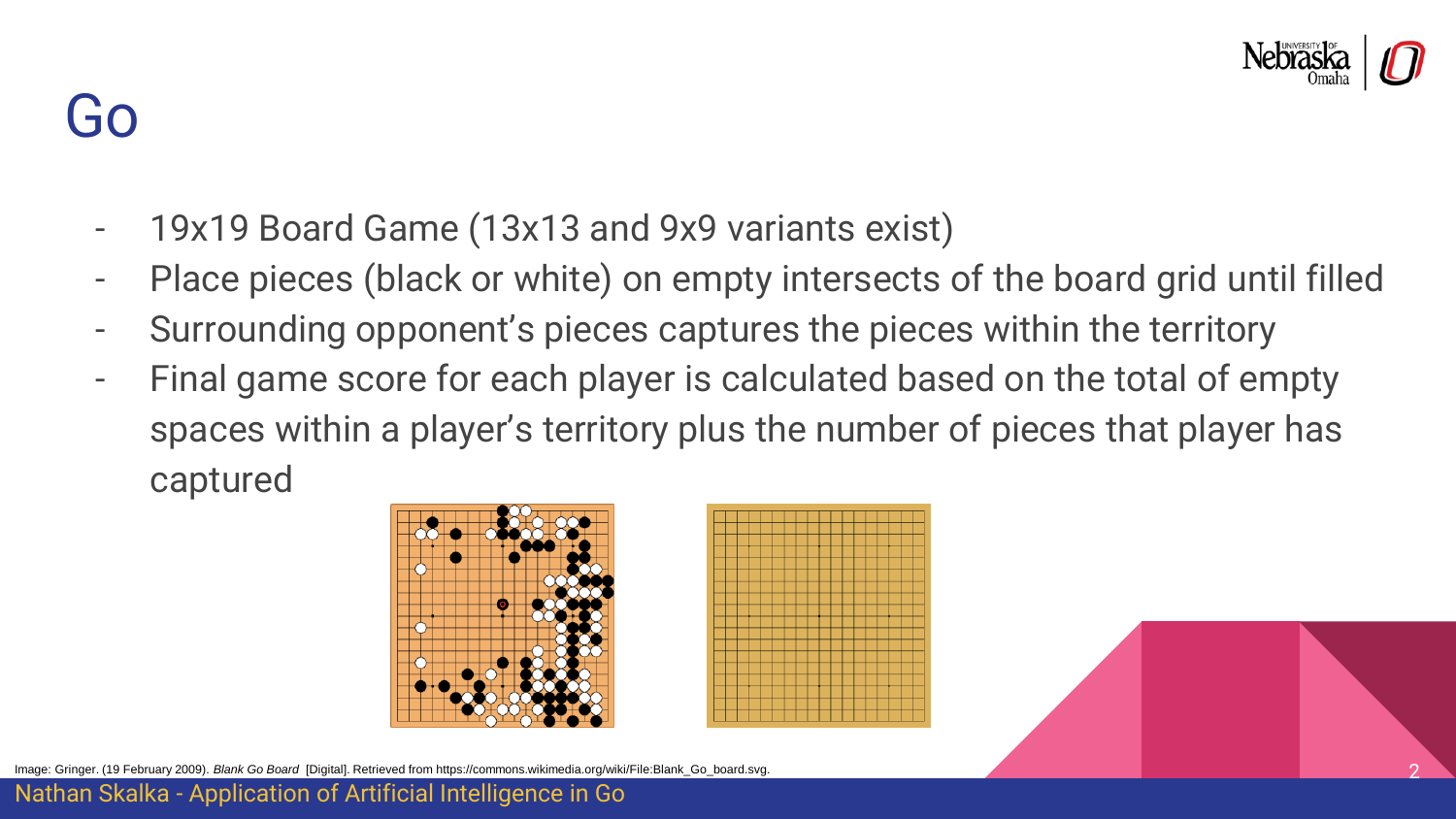

### Research - Monte-Carlo Tree Search (MCTS)

Pachi (2011) - MCTS with Rule-based Adaptive Policy Playouts

- MCTS with simulation-limited depth
- Common, high-level play patterns in local board analysis to calculate priority of playouts



Baudis, P., & Gailly, J. (2011). PACHI: State of the Art Open Source Go Program. *ACG*. Browne, C. *et al.* A survey of Monte-Carlo tree search methods. *IEEE Trans. Comput. Intell. AI in Games* 4 (2012). 3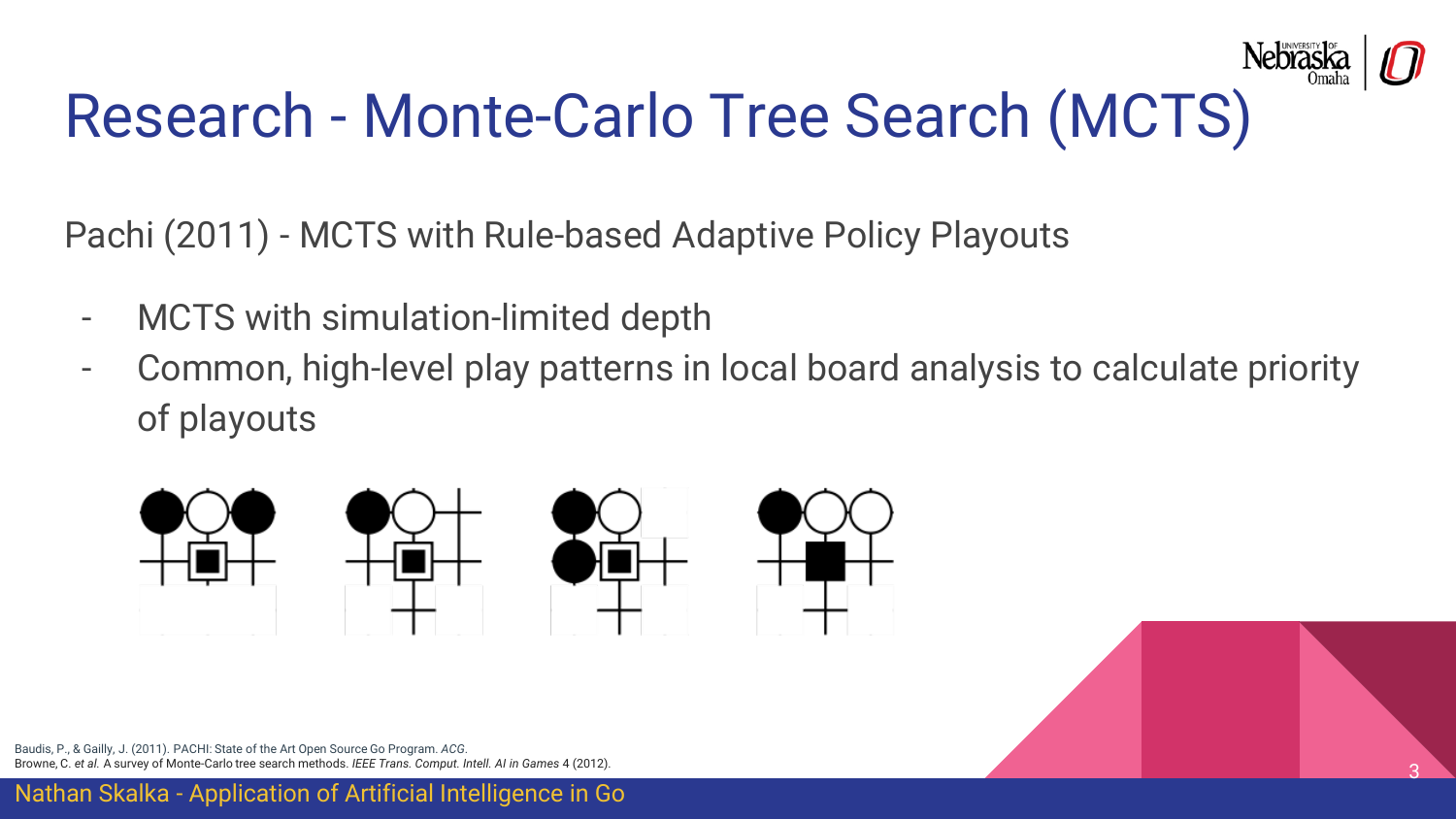

#### Implementation - MCTS

Development Work

- Implemented in Python 2.7
- MCTS with Adaptive Policy Playout
- Go-Text Protocol (GTP)
	- Text-based interface: command (genmove w) and response (= C5)
	- Allows for dependency inversion against other go engines

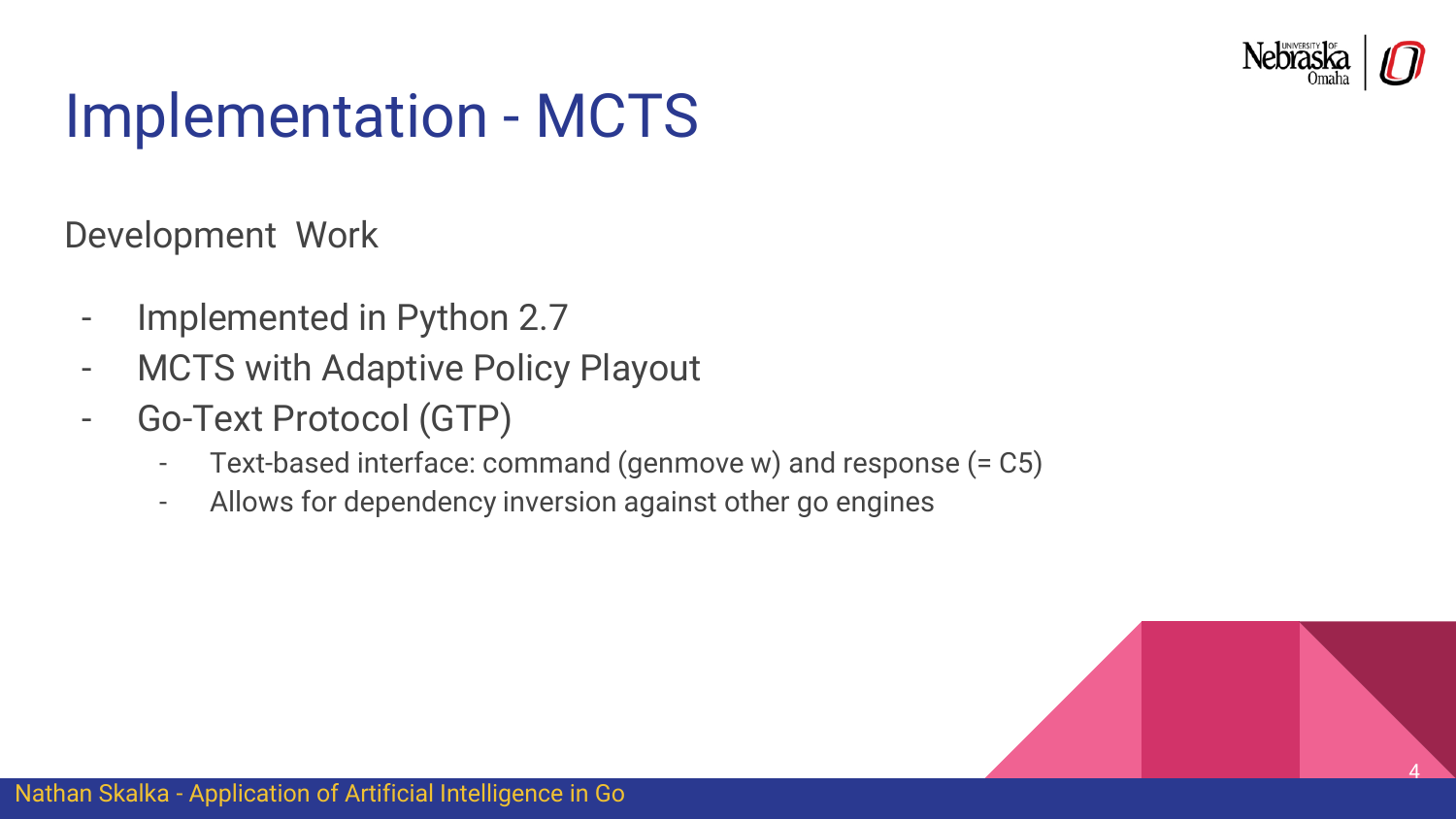

### Elo Rating

- Arpad Elo, inventor
- A fair approximation of the outcome of a match between opponents
- Pachi Go-Engine pleads research comparisons via Elo, not win percentage
- Formula:  $P(A \text{ wins}) = 1 / (1 + 10^{(RatingB RatingA)/400})$



Elo, Arpad E (2008). "8.4 Logistic Probability as a Rating Basis". *The Rating of Chessplayers, Past&Present*. Bronx NY 10453: ISHI Press International. 5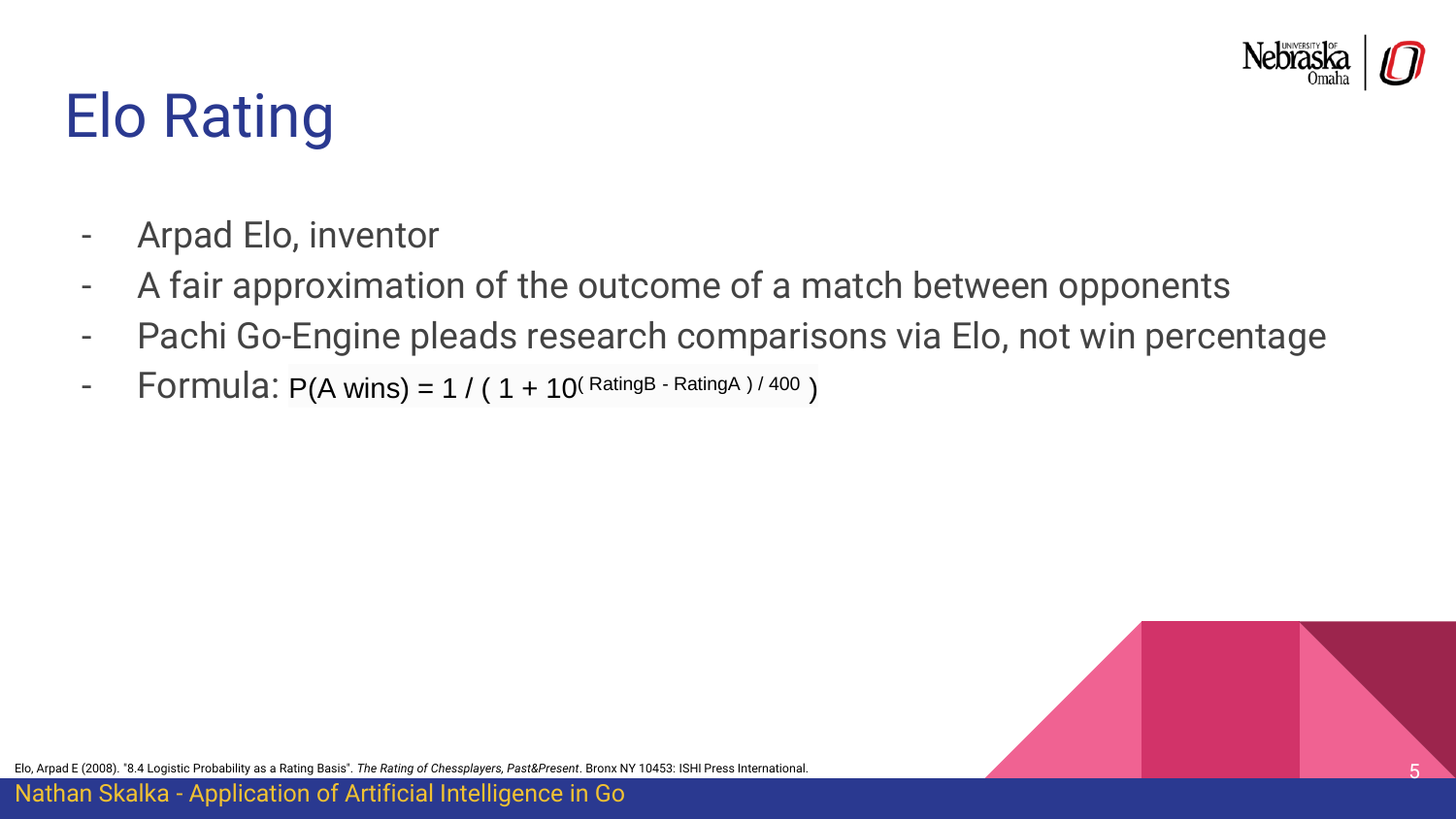

### Evaluating Research Implementation vs Pachi

- GoGui-TwoGTP
- Research (Black:X) vs Pachi (White:O)
- Games Played: 25
- Research Win/Loss: 1-24

|                 | Black: 1 caps<br>Move: 33       |                                |  |  |             |  |  |  |  | White: 1 caps Komi: 7.5 |  |
|-----------------|---------------------------------|--------------------------------|--|--|-------------|--|--|--|--|-------------------------|--|
| 9               | . 0 <u>.</u> .                  |                                |  |  | .0000000    |  |  |  |  |                         |  |
| 8               | . 0 X X X 0 X                   |                                |  |  | . 0000000   |  |  |  |  |                         |  |
| 7               | . . (X) X O X X O .             |                                |  |  | . 0 0 0 0 0 |  |  |  |  |                         |  |
| 6               | $\ldots$ 0000X.                 | $\mathbf{r} = \mathbf{r}^{-1}$ |  |  | . 000000    |  |  |  |  |                         |  |
| 5               | . X 0                           | $x$ . $x$ 00000                |  |  |             |  |  |  |  |                         |  |
| 4               | . X 0       x x x X . o 0 0 0   |                                |  |  |             |  |  |  |  |                         |  |
| з               | X X 0       x X X X 0 0 0 0 0   |                                |  |  |             |  |  |  |  |                         |  |
| $\overline{2}$  | . 0 X 0 0                       | XXX 0 0 0 0 0 0                |  |  |             |  |  |  |  |                         |  |
| 1               | . X . X       X X X X . 0 0 0 0 |                                |  |  |             |  |  |  |  |                         |  |
|                 | A B C D E F G H J               |                                |  |  |             |  |  |  |  |                         |  |
|                 |                                 |                                |  |  |             |  |  |  |  |                         |  |
| $B << =$ resign |                                 |                                |  |  |             |  |  |  |  |                         |  |
| B<<             |                                 |                                |  |  |             |  |  |  |  |                         |  |
| B>> quit        |                                 |                                |  |  |             |  |  |  |  |                         |  |
| $B<< =$         |                                 |                                |  |  |             |  |  |  |  |                         |  |
| B<<             |                                 |                                |  |  |             |  |  |  |  |                         |  |
| W>> quit        |                                 |                                |  |  |             |  |  |  |  |                         |  |

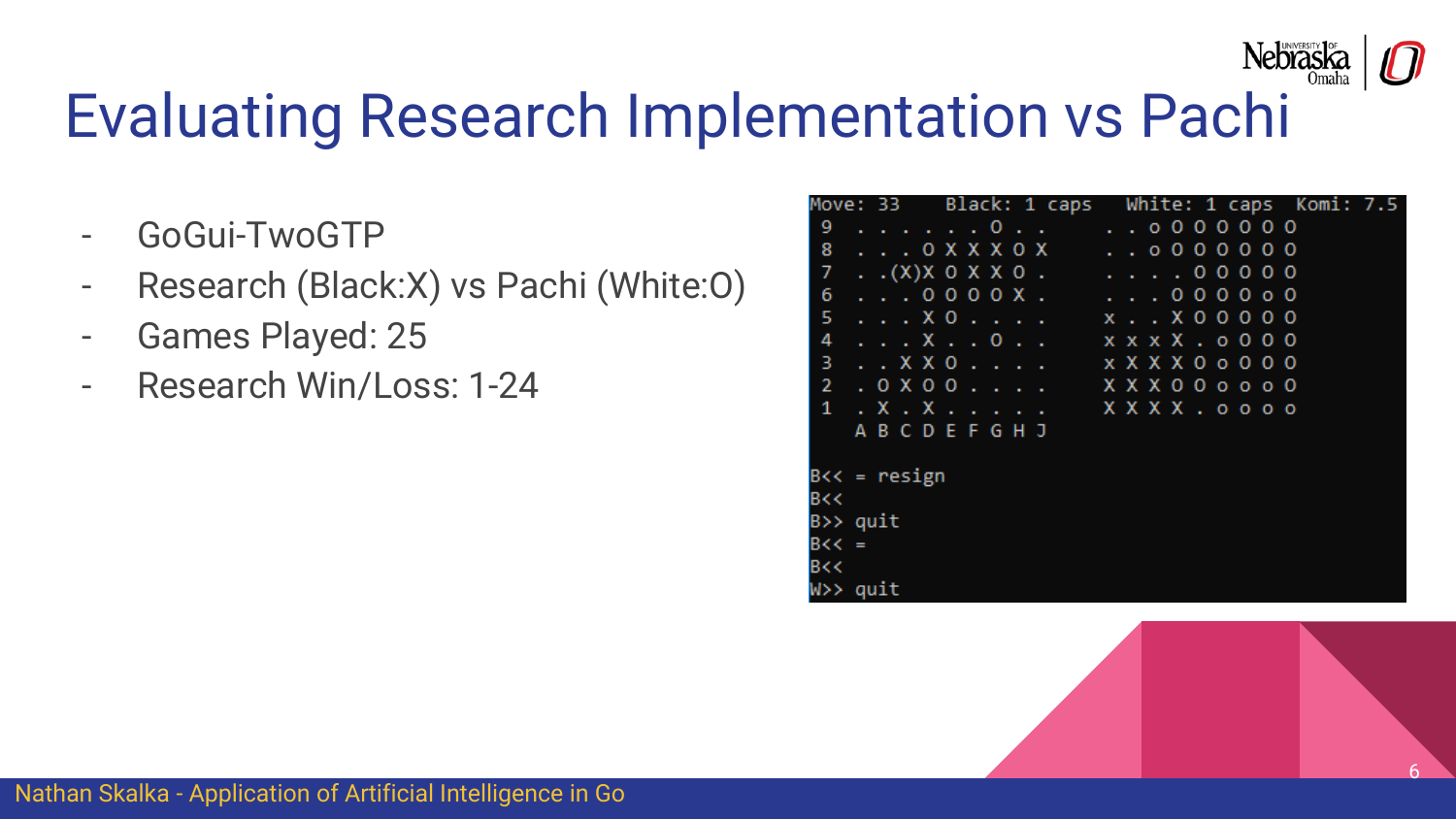

# 1400-1648

Estimated Elo Rating of research implementation based playing against Pachi

Nathan Skalka - Application of Artificial Intelligence in Go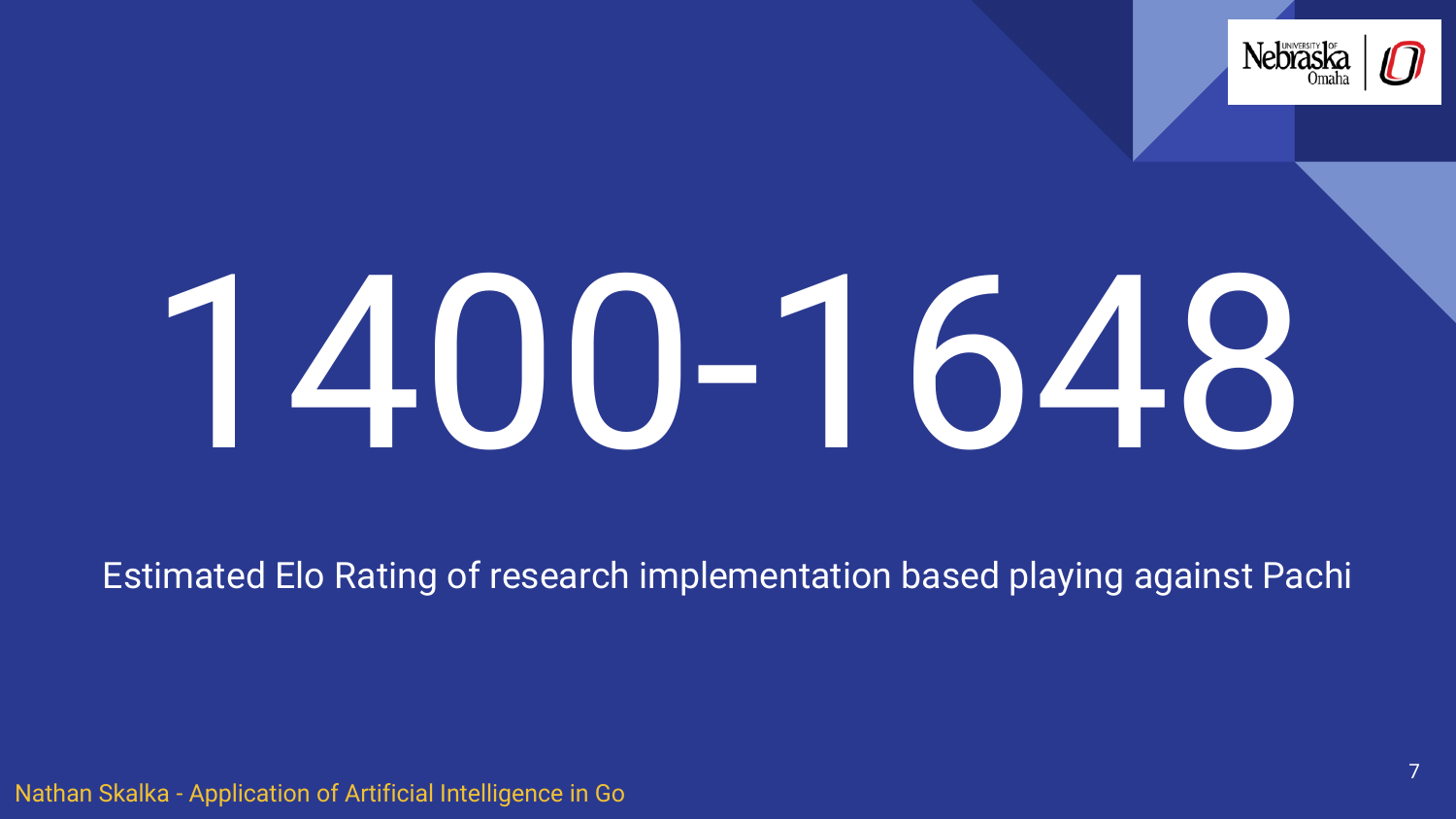

#### Research: Reinforcement Learning

AlphaGo (2016) by DeepMind

- **Supervised Learning** via replaying high ranked games provided by KGS

AlphaGo: Zero (2017) by DeepMind

- **Unsupervised Learning** via self-play
- minigo: a community implementation of the AlphaGo: Zero paper

Silver, D., Huang, A., Maddison, C. J., Guez, A., Sifre, L., Van Den Driessche, G., ... & Dieleman, S. (2016). Mastering the game of Go with deep neural networks and tree search. nature, 529(7587), 484. Silver, D., Schrittwieser, J., Simonyan, K., Antonoglou, I., Huang, A., Guez, A., ... & Chen, Y. (2017). Mastering the game of Go without human knowledge. Nature, 550(7676), 354.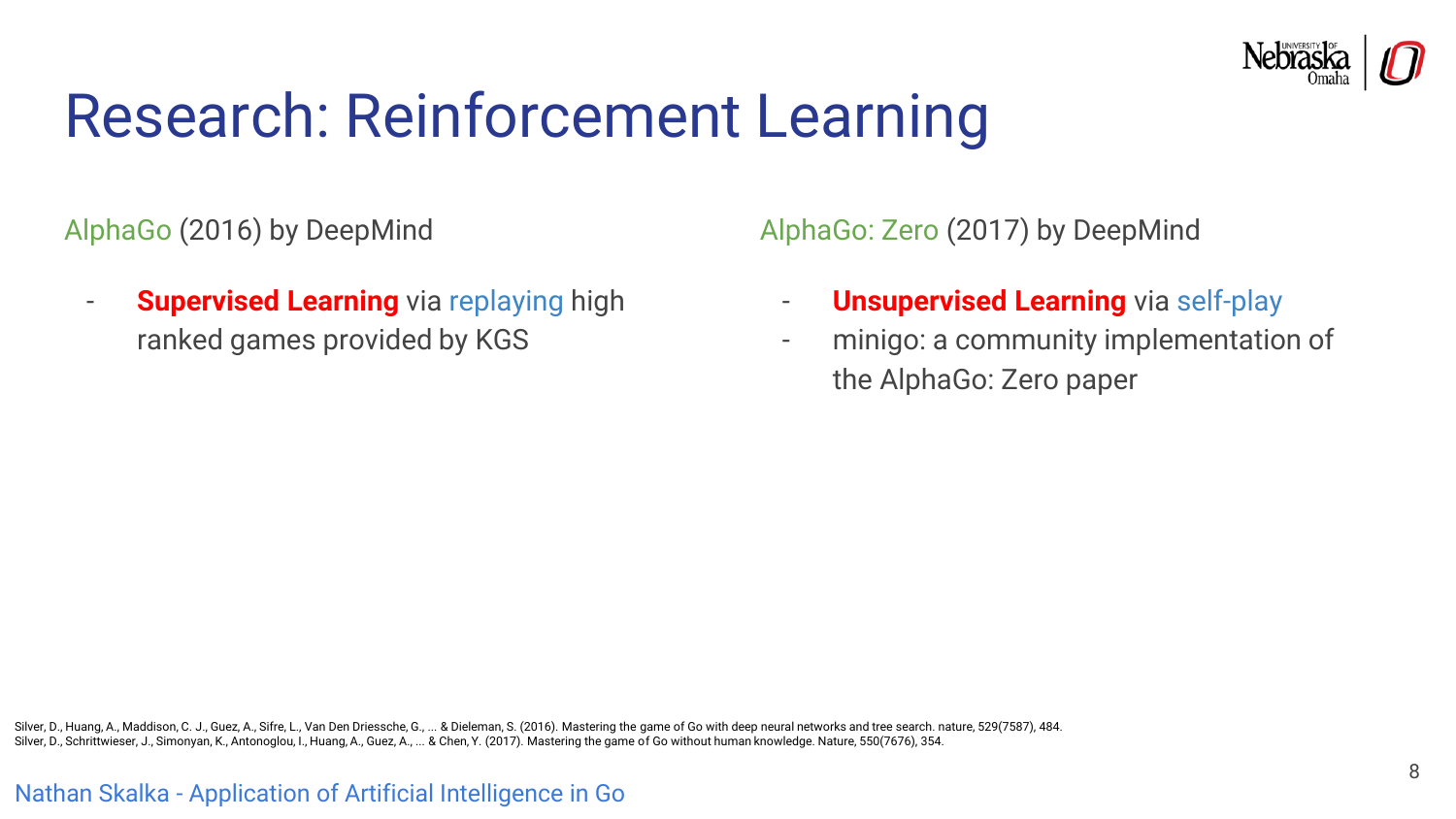

### Evaluating minigo vs Pachi

- Minigo (Black:X) vs Pachi (White:O)
- Games Played: 25
- Research Win/Loss: 7-18

|                      |                                                |  |  |                                         |                                    |                   |  |  |  |  |  | Move: 39 Komi: 7.0 Handicap: 0 Captures B: 0 W: 0 Score Est: B+11.0 |  |
|----------------------|------------------------------------------------|--|--|-----------------------------------------|------------------------------------|-------------------|--|--|--|--|--|---------------------------------------------------------------------|--|
|                      |                                                |  |  | A B C D E F G H J                       |                                    | A B C D E F G H J |  |  |  |  |  |                                                                     |  |
| 9                    | . X .                                          |  |  |                                         | $9$   x x x x X X x x ,            |                   |  |  |  |  |  |                                                                     |  |
| 8                    |                                                |  |  | . X X 0 .   8   x x x x X X X , , .     |                                    |                   |  |  |  |  |  |                                                                     |  |
| 7                    | $0.00100\times0.1$                             |  |  |                                         | 7   X x x X X X X , ,              |                   |  |  |  |  |  |                                                                     |  |
| 6                    | $X)$ $X$ $X$ $X$ $X$ $X$ $0$ $\ldots$ $\vdots$ |  |  |                                         | 6   X X X X X X , , ,              |                   |  |  |  |  |  |                                                                     |  |
| 5.                   | $\therefore$ 0 X 0 X 0 0 $\therefore$ 1        |  |  |                                         | $5$ , $0$ X, X, $1$ , $1$          |                   |  |  |  |  |  |                                                                     |  |
| 4                    | .0.00000                                       |  |  |                                         | 4                                  | 00, , 0 X, , ,    |  |  |  |  |  |                                                                     |  |
| 3                    |                                                |  |  | 0 . 0 X X X 0   3   0 0 0 0 0 0 X X X , |                                    |                   |  |  |  |  |  |                                                                     |  |
| $\overline{2}$       |                                                |  |  | 0 X X X   ¯2   o o o o X X X X X X      |                                    |                   |  |  |  |  |  |                                                                     |  |
| 1                    | X .                                            |  |  |                                         | $1   0 0 0, X$ $X$ $X$ $X$ $X$ $Y$ |                   |  |  |  |  |  |                                                                     |  |
|                      |                                                |  |  |                                         |                                    |                   |  |  |  |  |  |                                                                     |  |
|                      |                                                |  |  |                                         |                                    |                   |  |  |  |  |  |                                                                     |  |
| W<< = resign         |                                                |  |  |                                         |                                    |                   |  |  |  |  |  |                                                                     |  |
| W <<                 |                                                |  |  |                                         |                                    |                   |  |  |  |  |  |                                                                     |  |
| $B \rightarrow$ quit |                                                |  |  |                                         |                                    |                   |  |  |  |  |  |                                                                     |  |
| $B << =$             |                                                |  |  |                                         |                                    |                   |  |  |  |  |  |                                                                     |  |
| B <<                 |                                                |  |  |                                         |                                    |                   |  |  |  |  |  |                                                                     |  |
| W>> quit             |                                                |  |  |                                         |                                    |                   |  |  |  |  |  |                                                                     |  |

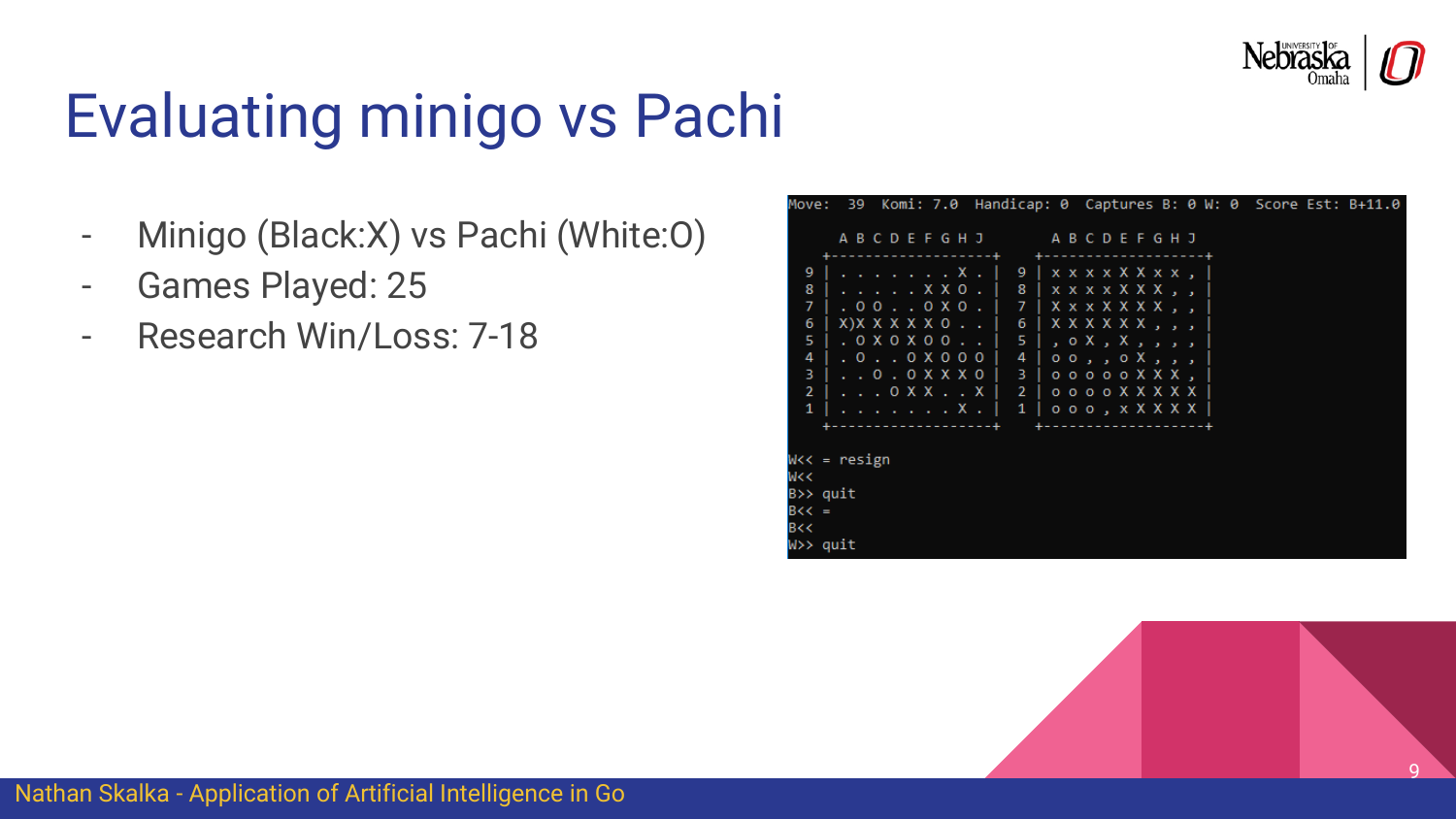

# 1750-2035

Estimated ELO Rank of minigo based on games played against Pachi

Nathan Skalka - Application of Artificial Intelligence in Go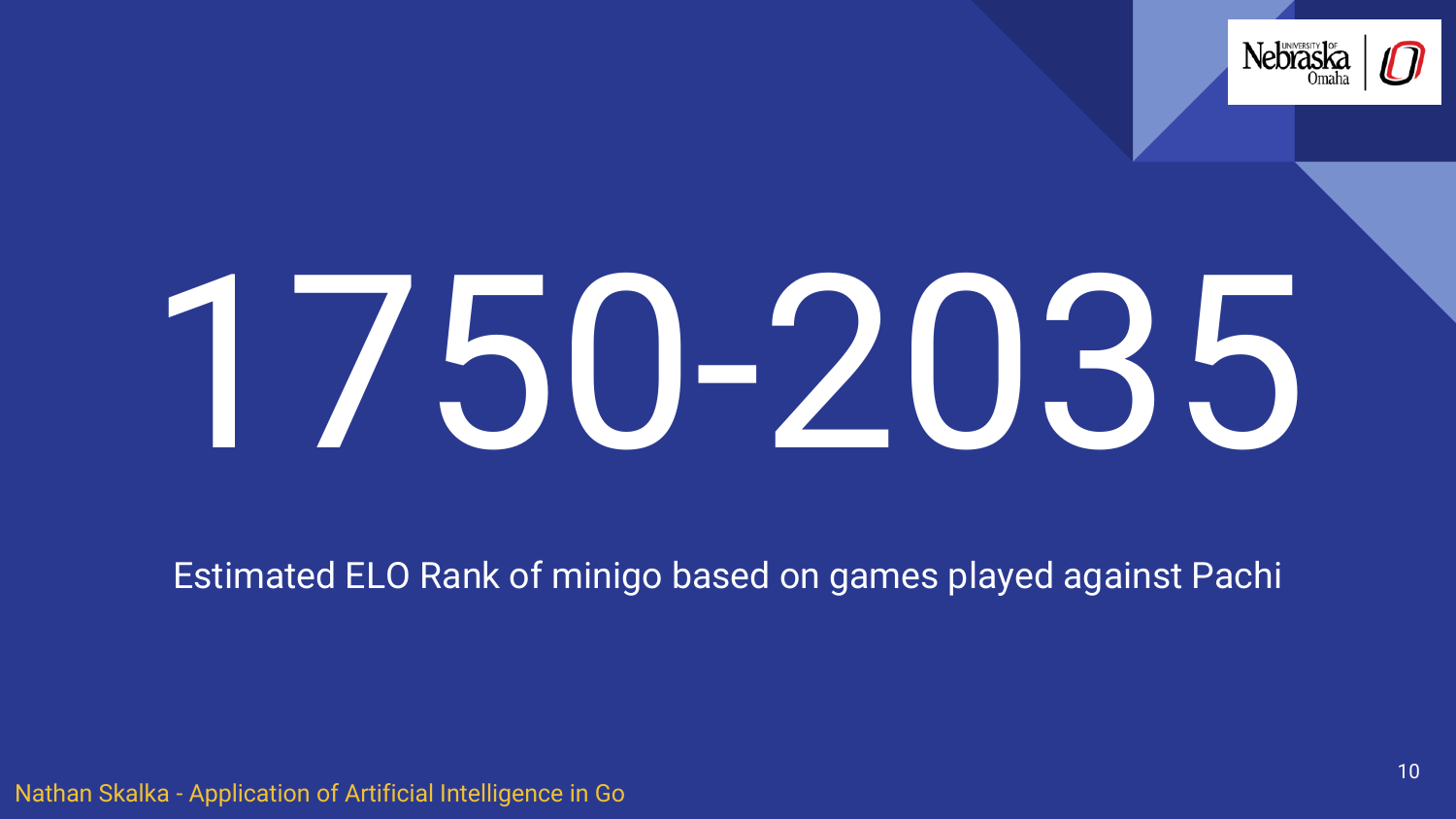

#### Future Work

- Focus on implementing reinforcement learning like AlphaGo:Zero's learning
- Steps so far:
	- GTP to Pachi interface
	- MCTS with Adaptive Policy Playout
	- Deployed 'minigo' program
	- Integrated system with Google Tensorflow GPU 1.13
- Ongoing Work:
	- Tensorflow-based reinforcement learning with GPU processing